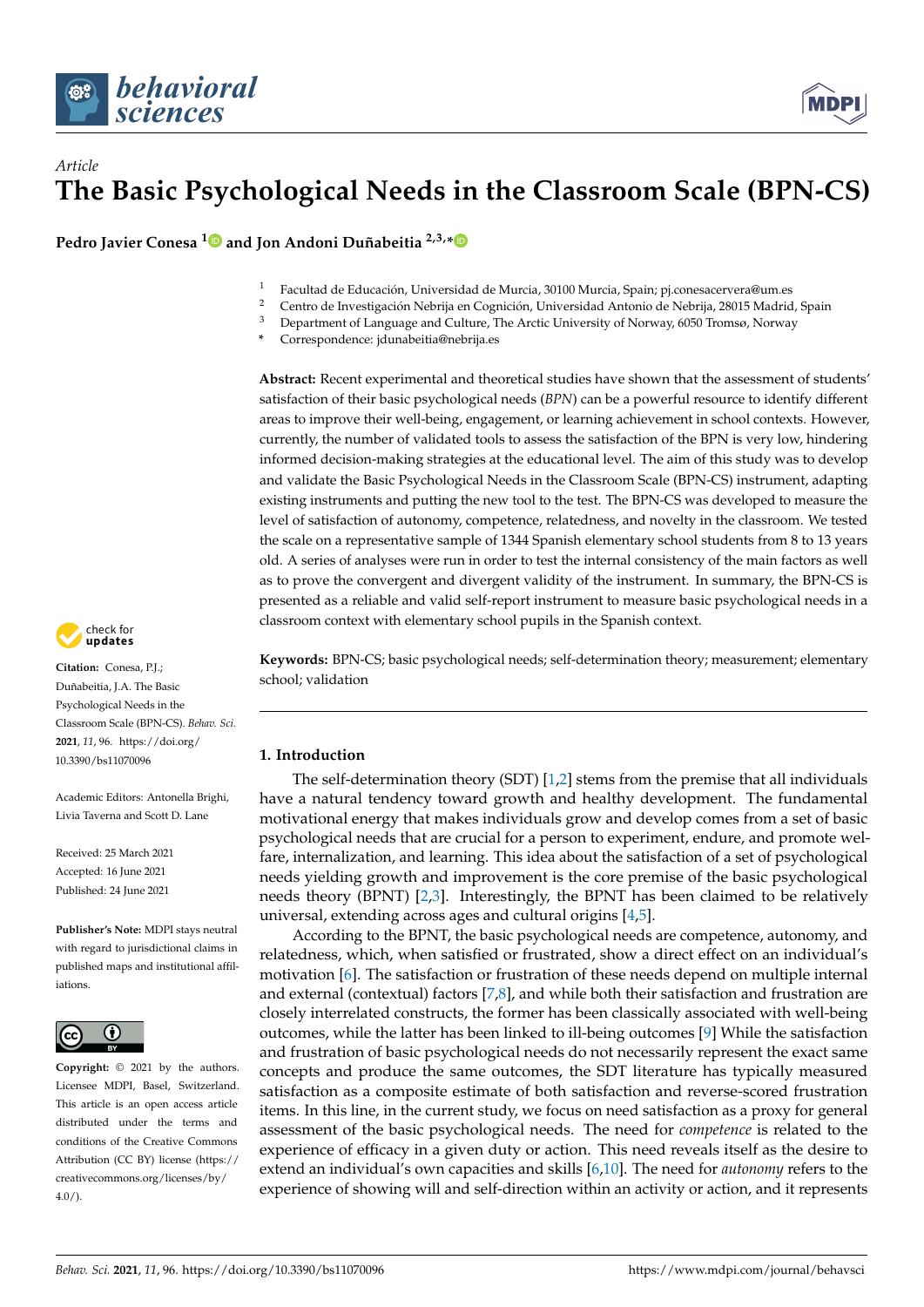a critical aspect of behavior regulation [\[9\]](#page-10-0). Finally, the need for *relatedness* is conceived as the necessity to establish a successful relationship with others, caring about them and at the same time being cared about [\[11\]](#page-10-2). Hence, relatedness is grounded on building safe and close relationships [\[12\]](#page-10-3). These three needs are especially relevant in school contexts, since competence is closely related to the perception of success by students when they are involved in learning activities, autonomy is linked to the behavioral regulation that directs students' actions to an end, and relatedness is grounded in the establishment of positive and supportive social and affective bonds with the peers.

The SDT postulates that the type of regulated motivation that drives students' experience in school environments is influenced by the satisfaction or frustration of the basic psychological needs [\[6\]](#page-9-5). In this sense, the SDT considers different forms of motivational regulation [\[13\]](#page-10-4) and explains the degree to which behaviors are volitional or self-determined through a motivational continuum. This continuum ranges from the lowest levels of self-determination (*amotivation*) to the highest ones (*intrinsic motivation*), with different intermediate levels (*extrinsic motivation*). An intrinsically motivated learner will participate in an activity for the pleasure and satisfaction it generates. In contrast, students who participate in activities for the effects they obtain from them would be extrinsically motivated [\[14\]](#page-10-5). Hence, the least autonomously regulated motivation is the *external* one, and it refers to the performance or behavior oriented at obtaining a reward or avoiding a punishment [\[15\]](#page-10-6). If the behavior is performed to avoid guilt or shame, it is understood as a process motivated by *introjected regulation.* When a person chooses to act because the behavior or its outcome is personally important, the process is typically associated with *identified regulation*, as in the case of students who value and accept the benefits associated with the learning activity. Finally, *integrated regulation* occurs when the learner has internalized the reasons for engaging in a behavior. In general terms, and according to the SDT, the satisfaction of psychological needs is associated with increased autonomous regulation (*identified regulation* and *intrinsic motivation*) leading to well-being, adaptation, and optimal functioning [\[8\]](#page-9-7).

In the last decades, the BPNT has been strongly backed up mainly by theoretical and observational research in the educational field, as well as by experimental research specifically oriented toward certain disciplines, such as physical education [\[8,](#page-9-7)[10\]](#page-10-1). As a consequence, there is common agreement that measuring basic psychological needs can be effective to understand the diverse cognitive, social, and motivational aspects of students [\[7](#page-9-6)[,16\]](#page-10-7). Different studies conducted in educational contexts show that the satisfaction or frustration of a student's BPN have a direct impact on wellbeing [\[17](#page-10-8)[–19\]](#page-10-9), intrinsic motivation [\[20\]](#page-10-10), engagement during class [\[14,](#page-10-5)[21\]](#page-10-11), or academic achievement [\[22,](#page-10-12)[23\]](#page-10-13). Interestingly, this has been shown both for unique needs and for the interaction of all of them in a collaborative way [\[7\]](#page-9-6).

Recently, several researchers have proposed new candidate needs to be incorporated into the BPNT. One of the more repeatedly suggested ones is the need for *novelty* [\[24\]](#page-10-14). The need for novelty is defined as the necessity to experience something not previously known or that differs from the experiences that comprise an individual's everyday routine [\[25\]](#page-10-15). Hence, the experience of novelty has been claimed to be critical for the development of internal motivation, and this is particularly relevant in school contexts. The satisfaction of novelty as a psychological need could be promoted in educational environments by providing students with experiences involving novel activities, tasks, projects, materials, groups, or contacts. Recent studies controlling for the three classic BPN have shown that novelty satisfaction significantly contributes to a person's motivation by increasing selfreports of vitality, life satisfaction, and general well-being [\[24\]](#page-10-14). Nonetheless, and in spite of the great deal of attention received by the novelty dimension in recent years, it is worth noting that its inclusion as a definite BPN is yet to be accepted [\[10\]](#page-10-1).

In order to measure both the satisfaction and the frustration components of the different elements that are part of the *BPN*, the main tool used is the *Basic psychological need satisfaction and frustration scale* (*BPNSFS*) [\[5\]](#page-9-4). This scale was originally created to be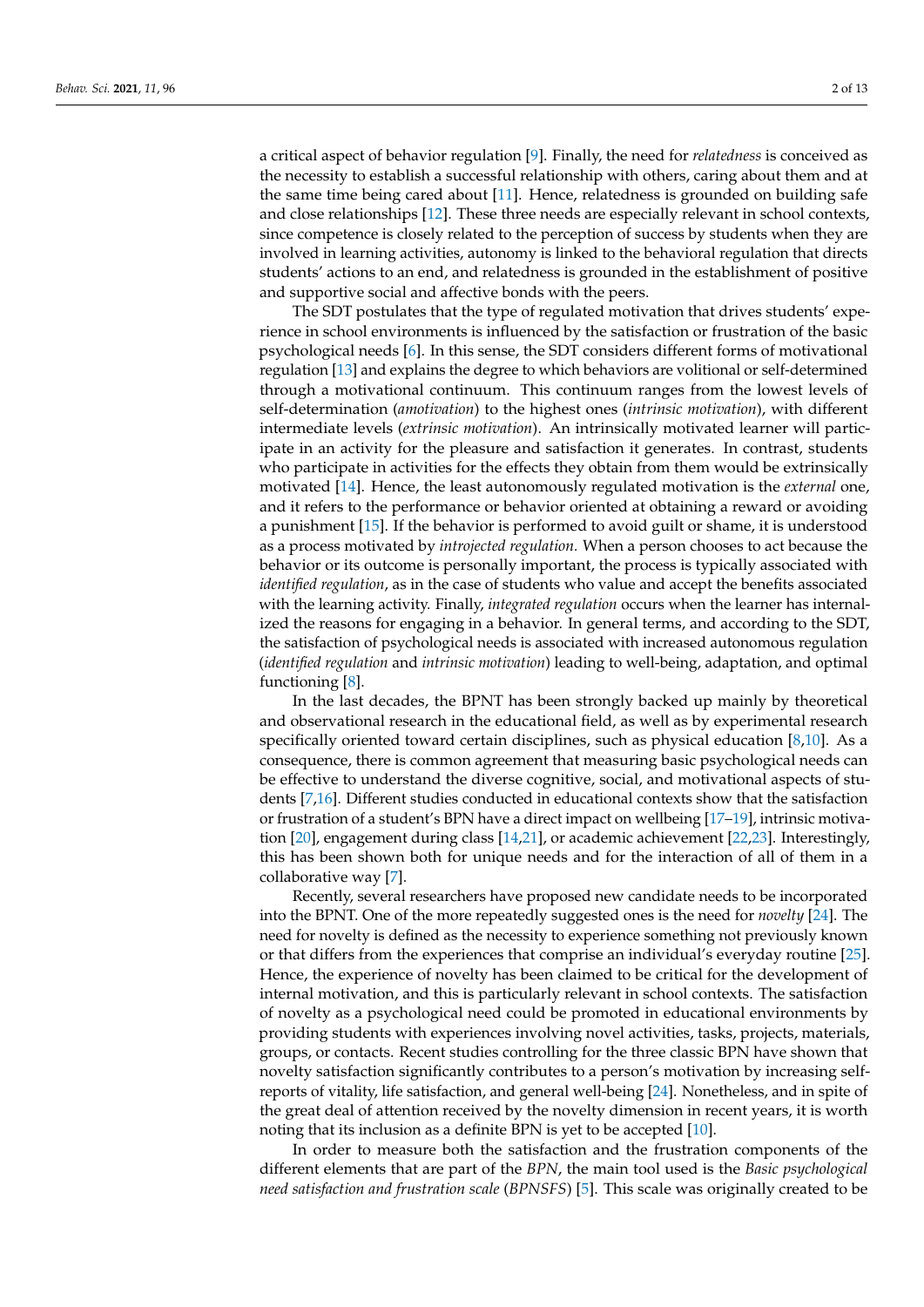used in the adult population, and context-specific adaptations are available including the work-domain [\[26\]](#page-10-16), sports [\[27–](#page-10-17)[29\]](#page-10-18), or physical education [\[30](#page-10-19)[,31\]](#page-10-20). However, a more generalized adaptation to the school context that goes beyond a specific subject or area such as physical education is still to be developed. The school environment represents one of the major life contexts of children. Moreover, given the relevance of the BPN in educational environments and considering the potential usefulness of a valid measuring instrument for school contexts and younger samples, an adapted and validated tool is needed, and the current study aimed at filling this gap by providing the educational community with an adapted and validated scale.

While this is not the first attempt to adapt some instruments from the adult scale and test them in school contexts, it is worth underlining that the internal consistency and validity measures for these tools have not been reported. In this line, some researchers have employed differing sub-scales drawn from existing questionnaires to measure the satisfaction of the needs within the school context (see [\[32\]](#page-10-21)), while others have created totally new instruments such as *The adolescent students' basic psychological needs at school* scale (ASBPNSS; [\[33\]](#page-10-22)). This last tool measures the satisfaction of the psychological needs of adolescent students at the school, but it has only been used and tested in a sample of Chinese adolescents, and underlying potential cross-cultural differences may make this instrument unsuited for other samples. Furthermore, it does not include specific items related to the novelty component, which, as stated above, is a critical one in educational contexts.

In the Spanish educational context, and in the absence of other instruments, the most widely used tool is the Spanish physical education version (PE) [\[34\]](#page-11-0) of the *Basic Psychological Needs in Exercise Scale* (BPNES) [\[35\]](#page-11-1). Under the specific context of physical education, several studies have found that fostering a need-supportive teaching style by PE teachers positively affects different types of psychological needs and self-determined motivation [\[36–](#page-11-2) [38\]](#page-11-3). However, and considering that the BPNES was originally devised as an instrument specifically oriented at physical education contexts, some of the situations proposed in this scale can be hardly generalized to other school contexts, not being transferable to other classroom scenarios (e.g., the item "*Exercise is an activity I do very well*" or the item "*I feel very comfortable when I do exercise with my peers*"). Hence, while the BPNES is an outstanding instrument for PE contexts, an analysis of the items of the scale raises doubts about the generalizability of the results to other classroom settings. Additionally, it should be kept in mind that PE strategies and contexts differ from those associated with many other academic subjects. For example, in many physical education sessions, demonstrations and assessments of competence are often public, whereas, in other academic sessions at school, an individual's performance may be relatively more covert [\[39\]](#page-11-4). In addition, many of the learning goals of PE are qualitatively different from those of other academic subjects, and healthy behaviors (e.g., levels of physical activity or exercise) have been shown to be a possible predictor of satisfaction of basic psychological needs in students in PE contexts [\[40](#page-11-5)[,41\]](#page-11-6), while transferability to other subjects is yet to be established. Thus, the physical education context represents a clearly different arena for the satisfaction of basic psychological needs, which greatly differs from other classroom settings. Consequently, the use of the same scale may not be suited, and it may be useful to provide a tool that measures the satisfaction of basic psychological needs of elementary students in a broader educational context.

Childhood is an important stage of cognitive and social maturation. Given that the satisfaction of students' needs at school is closely related to their social and learning outcomes [\[7](#page-9-6)[,8\]](#page-9-7), it seems important to monitor and ensure the satisfaction of psychological needs at school. Satisfying BPNs has been shown to have significant positive effects on students for their optimal development and functioning [\[7](#page-9-6)[,23\]](#page-10-13). As such, it is important to provide the educational community with a scale with adequate psychometric properties that measures the satisfaction of basic psychological needs in elementary school to identify different areas of intervention to improve the well-being, engagement, or achievement of these students. As said, an all-encompassing and validated tool to measure basic psycholog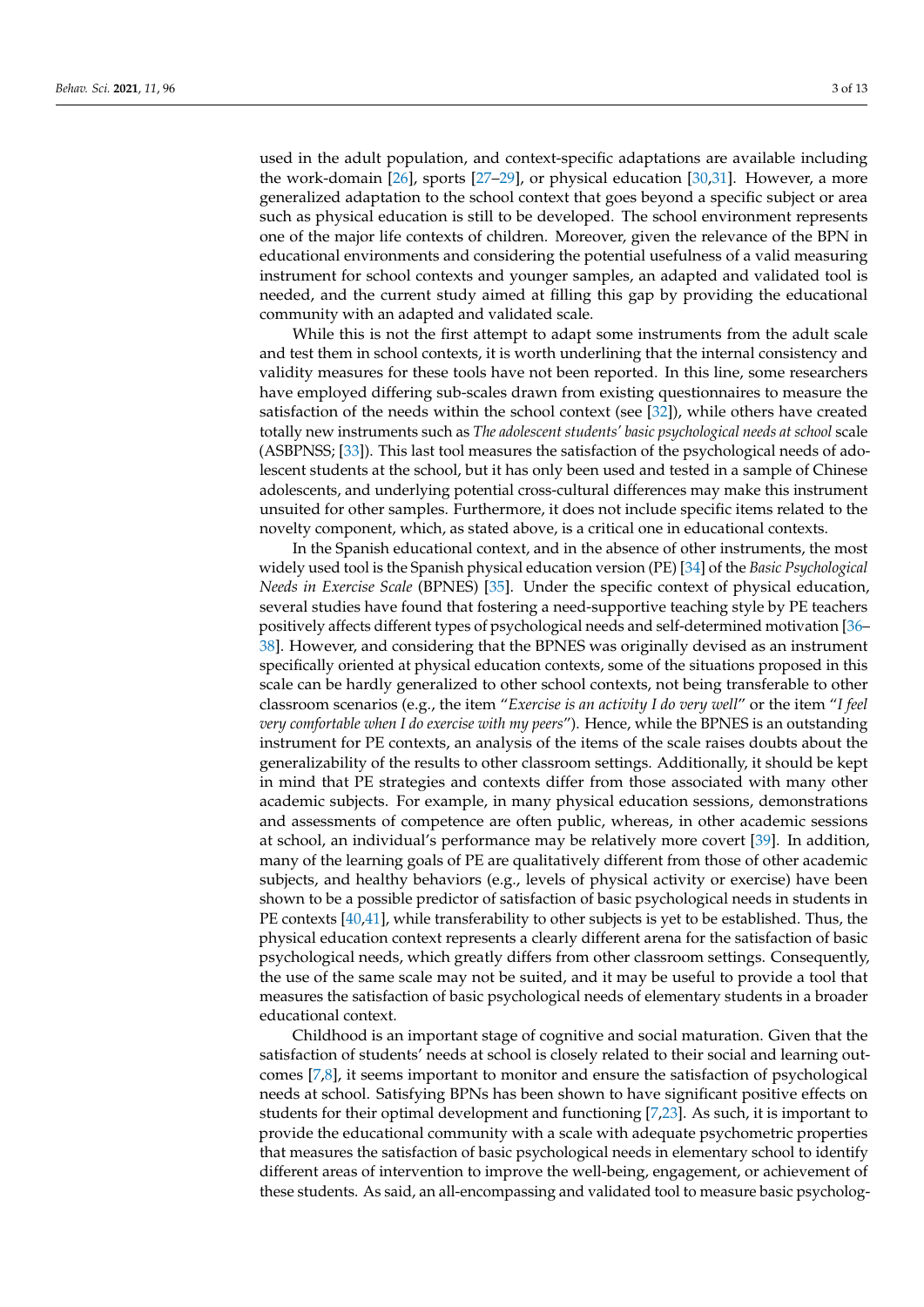ical needs has not yet been developed for elementary school children. Therefore, the aim of this study was to develop a tool to assess the satisfaction of the basic psychological needs in elementary school students—the *Basic Psychological Needs Satisfaction in the Classroom* Scale (BPN-CS)—by adapting and extending existing scales, and to validate the instrument in a large sample of children. This scale stems from the Spanish physical education version [\[34\]](#page-11-0) of the BPNES and adapts it to fit the general classroom context. Its psychometric properties were tested among a large sample of Spanish elementary school students. Based on previous studies, the fit of the data to a four-factor model and a general-factor model [\[42](#page-11-7)[,43\]](#page-11-8) was explored. The internal consistency of its subscales was also investigated, as well as its validity across genders and socioeconomic status.

## **2. Materials and Methods**

## *2.1. Participants*

In this cross-sectional study, we investigated 1344 elementary school Spanish students from 8 to 13 years old ( $M = 10.3$ ,  $SD = 0.896$ , 48.5% females). The sample size is similar to that of recent studies following similar approaches in Spanish samples of adolescents (e.g., 1444 participants in [\[43\]](#page-11-8)). The data collected in this research were part of a larger longitudinal research project (2020–current) aimed at exploring the impact of a world-leading computerized cognitive intervention program (CogniFit Inc., San Francisco, CA, USA) based on the stimulation of the executive functions on the motivation of the studentship. The sample included students of 26 public and private Spanish schools, in the last three years of Elementary Education (fourth, fifth, and sixth grades). A total of 27.5% of the students were enrolled in fourth grade, 40.3% in fifth grade, and 32.2% in sixth grade.

## *2.2. Measure*

*The Basic Psychological Needs Satisfaction in the Classroom Scale* (BPN-CS; see Appendix [A\)](#page-8-0) was created by adapting to the elementary classroom context the Spanish version by [\[34\]](#page-11-0) of the *Basic Psychological Needs Exercise Scale* (BPNES; [\[35\]](#page-11-1)). The adaptation included 17 items grouped into four subscales: autonomy satisfaction (e.g., "*I feel I have been doing what really interests me in class*"), competence satisfaction (e.g., "*In class, I feel confident that I can do things well"*), relatedness satisfaction (e.g., "*I feel like I have a close relationship with my teachers and classmates*"), and novelty satisfaction (e.g., "*I frequently feel there are novelties for me in the classroom*"). Responses were collected by asking students to select one out of five values in a 5-point Likert-type scale from 1 (strongly disagree) to 5 (strongly agree). The five items related to the novelty satisfaction variable were taken and adapted from the *Novelty Need Satisfaction and Frustration Scale* (NNSFS; [\[25\]](#page-10-15)).

## *2.3. Procedure*

This study procedure was approved by the University of Murcia's Research Ethics Commission (Ref: 2989/2020). Since the sample was composed of underage participants, parents were requested to sign a parental consent form. Participants completed a 20-min online study programmed using the Gorilla Experiment Builder [\[44\]](#page-11-9). Project staff contacted the schools and asked them to participate in the study. After the schools' staff gave their consent to participate in the study, we initiated an information session for parents and teachers, in which the child and his or her parent volunteered to participate. Students were informed that their responses would be confidential and used only for research purposes. Participation in the study was voluntary and participants could give up at any time.

## *2.4. Statistical Analysis*

Descriptive statistics, Pearson's correlations, reliability analysis, and confirmatory factor analysis were conducted with JASP v.14.1 software using the SEM module (*lavaan package*). Firstly, a descriptive analysis of the 17 items in the questionnaire was carried out, considering the means and standard deviations, skewness, and kurtosis. The assumption of univariate normality was examined by standardized values for univariate skewness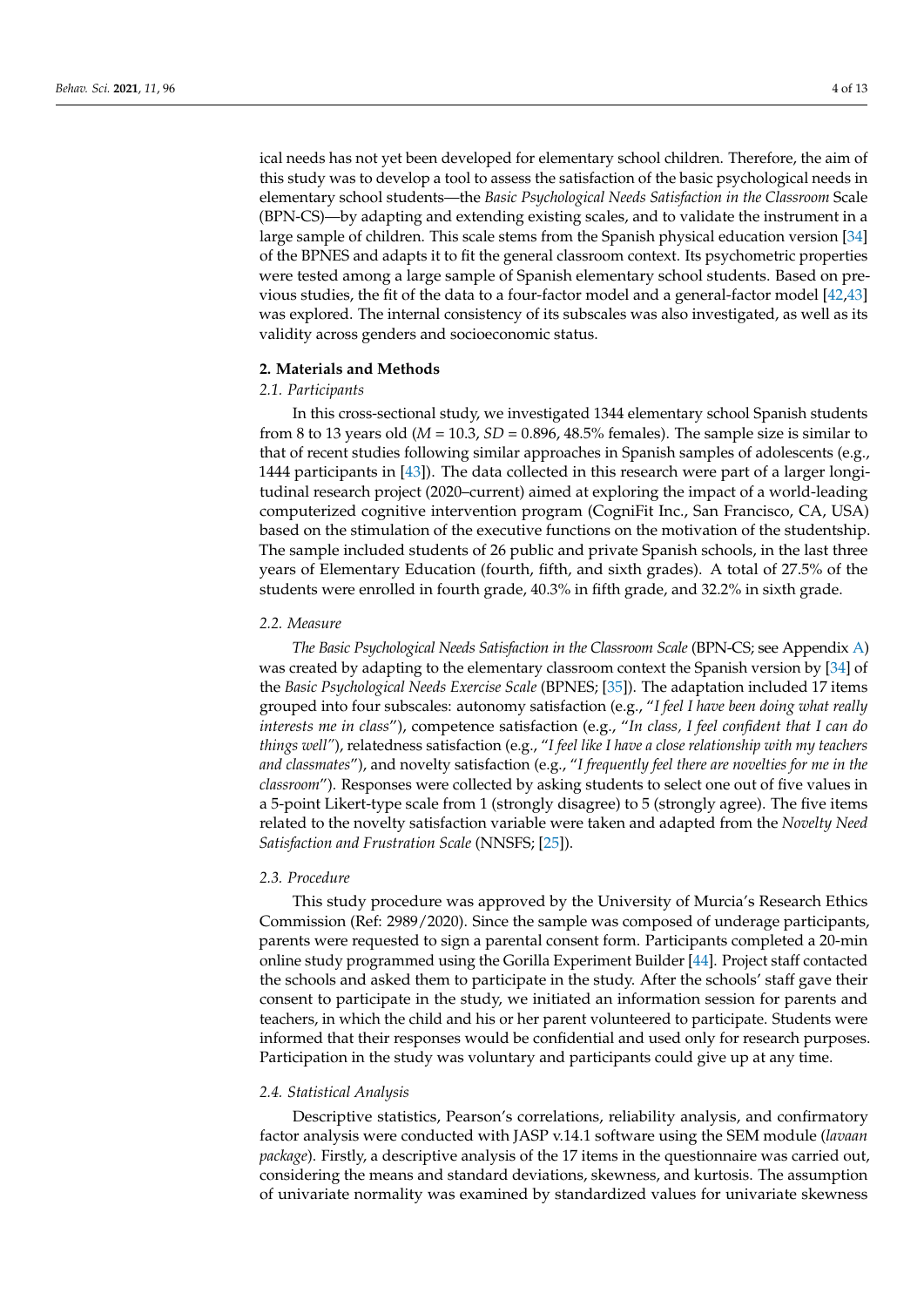and kurtosis coefficients [\[45\]](#page-11-10). The *t*-test was used to analyze gender differences between need satisfaction. Following this, a correlation analysis was performed for the four-factor model of the BPN-CS test. The Cronbach's alpha coefficient and Mc Donald's omega were used to analyze the reliability of the scale. In comparison with Cronbach's alpha, McDonald's omega has the advantage of taking into account the strength of association between items and constructs as well as item-specific measurement errors [\[46\]](#page-11-11). The Kaiser– Meyer–Olkin sample adequacy measure (*KMO*) and the Bartlett sphericity test were used to test the adequacy of the sample to the factor analysis. Next, a confirmatory factor analysis (*CFA*) was performed using a robust weighted least square (*DWLS*) estimator. *DWLS* was chosen because this estimator is more suitable due to the ordered–categorical nature of Likert scales, rather than the traditional maximum likelihood estimation [\[47](#page-11-12)[,48\]](#page-11-13), resulting in more precise estimates of key model-parameters. The factor loadings were analyzed using three subscales proposed by Chen et al. [\[5\]](#page-9-4) in addition to the proposal of González-Cutre et al. [\[24\]](#page-10-14), including novelty as the fourth basic psychological need. The goodness of fit was judged with the following fit indexes: the ratio between the Chi-squared value and the degree of freedom (*X* <sup>2</sup>/*df*), the comparative fit index (*CFI*), the Tucker–Lewis Index (*TLI*), the standardized root–mean–square residual (*SRMR*), the root–mean–square error of approximation (*RMSEA*), and with a confidence interval at 90% (*90% CI*). After this, and in order to explore measurement invariance across gender  $(group 1 = girls, group 2 = boys)$  and socioeconomic status, a multiple-group confirmatory factor analysis (*MGCFA*) was performed. The measurement invariance types considered in this study were a configural model, metric, scalar, and strict invariance. The configural invariance indicates that participants from different groups conceptualize the constructs in the same way. The metric invariance tests if different groups respond to the same factor loadings. The scalar invariance compares latent means, and the strict invariance is the equivalent of the residual items [\[49\]](#page-11-14). An *MGCFA* following these steps is widely accepted as the best approach for testing measurement invariance [\[45\]](#page-11-10). In this study, according to Chen [\[50\]](#page-11-15), we used criteria of a  $-0.01$  change in CFI, paired with changes in RMSEA of 0.020 and SRMR of 0.030 for metric invariance and 0.010 for scalar invariance.

#### **3. Results**

## *3.1. Descriptive Analysis*

A detailed sample description is presented in Table [1.](#page-4-0) The means, standard deviations, skewness, and kurtosis of the four subscales of the 17-item BPN-CS are presented split by gender in Table [2.](#page-5-0) No missing values were observed. Standardized values ranged from −1.37 to −0.11 for skewness and from −0.32 to 1.76 for kurtosis, sustaining the assumption of univariate normality [\[48\]](#page-11-13).

**Table 1.** Sample size and demographic characteristics of the participants split by grade.

<span id="page-4-0"></span>

| Grade     |      | %     | Age (Mean) | Age $(SD)$ * | Age (Range) | Girls | %     | <b>Boys</b> | %     |
|-----------|------|-------|------------|--------------|-------------|-------|-------|-------------|-------|
| Total     | 1344 | 100   | 10.29      | 0.90         | $8 - 13$    | 652   | 48.51 | 692         | 51.49 |
| 4th grade | 370  | 27.53 | 9.26       | 0.48         | $9 - 11$    | 183   | 49.46 | 187         | 50.54 |
| 5th grade | 541  | 40.25 | 10.25      | 0.49         | $10 - 12$   | 257   | 47.50 | 284         | 52.50 |
| 6th grade | 433  | 32.22 | 11.21      | 0.49         | $10 - 13$   | 212   | 48.96 | 221         | 51.04 |

\* *Note. SD* = standard deviation.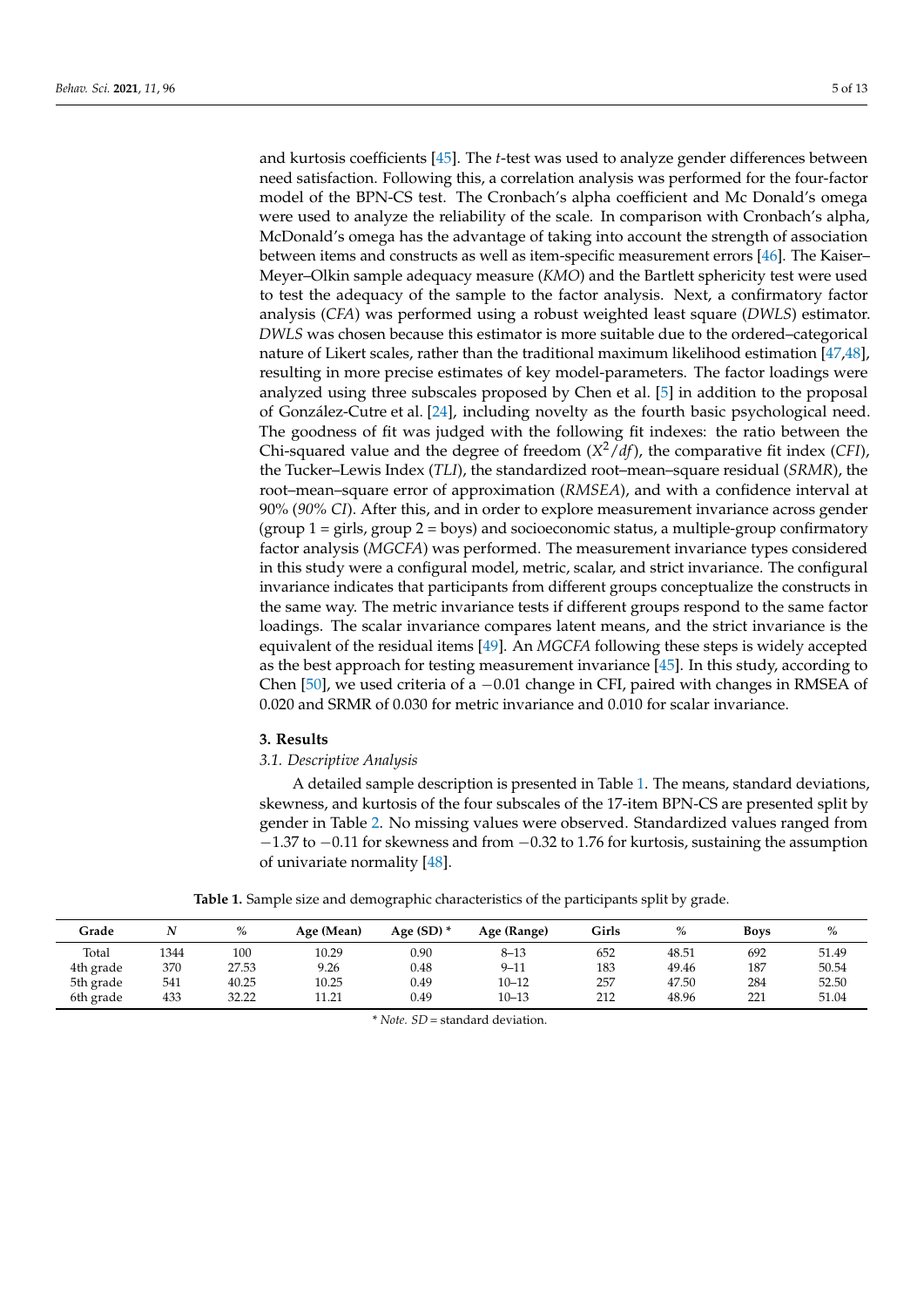<span id="page-5-0"></span>

|                 | Autonomy<br><b>Satisfaction</b> |         |             | Competence<br><b>Satisfaction</b> |         |             | Relatedness<br><b>Satisfaction</b> |         |             | <b>Novelty</b><br>Satisfaction |         |             |
|-----------------|---------------------------------|---------|-------------|-----------------------------------|---------|-------------|------------------------------------|---------|-------------|--------------------------------|---------|-------------|
|                 | <b>Total</b>                    | Girls   | <b>Boys</b> | Total                             | Girls   | <b>Boys</b> | Total                              | Girls   | <b>Boys</b> | <b>Total</b>                   | Girls   | <b>Boys</b> |
| Mean            | 3.41                            | 3.50    | 3.32        | 4.02                              | 4.06    | 3.98        | 4.37                               | 4.39    | 4.35        | 3.85                           | 3.91    | 3.79        |
| $SD*$           | 0.85                            | 0.84    | 0.85        | 0.71                              | 0.71    | 0.70        | 0.69                               | 0.70    | 0.69        | 0.81                           | 0.80    | 0.81        |
| <b>Skewness</b> | $-0.23$                         | $-0.36$ | $-0.11$     | $-0.76$                           | $-0.84$ | $-0.68$     | $-1.32$                            | $-1.37$ | $-1.28$     | $-0.61$                        | $-0.69$ | $-0.55$     |
| Kurtosis        | $-0.29$                         | $-0.15$ | $-0.32$     | 0.61                              | 0.70    | 0.59        | 1.73                               | 1.76    | 1.73        | 0.07                           | 0.20    | $-0.02$     |
| Min             | 1.00                            | 1.00    | 1.00        | 1.00                              | 1.25    | 1.00        | 1.25                               | 1.50    | 1.25        | 1.00                           | 1.20    | 1.00        |
| Max             | 5.00                            | 5.00    | 5.00        | 5.00                              | 5.00    | 5.00        | 5.00                               | 5.00    | 5.00        | 5.00                           | 5.00    | 5.00        |

**Table 2.** Descriptive statistics of total sample ( $n = 1344$ ), girls ( $n = 652$ ), and boys ( $n = 692$ ).

\* *Note. SD* = standard deviation, Min = minimum, Max = maximum.

In order to check the adequacy of the sample to the factor analysis, the Kaiser–Meyer– Olkin sample adequacy measure (*KMO*) and the Bartlett sphericity test were used. The *KMO* index showed a good value of 0.90 and the values of the Bartlett sphericity test were statistically significant ( $X^2 = 7538$ ;  $p < 0.001$ ). The internal consistency of the scale was evaluated with two indexes: Cronbach's  $\alpha$  and McDonald's  $\omega$  [\[51\]](#page-11-16). The results showed good internal consistency in all subscales. The measures associated with the reliability of the subscales are presented in Table [3.](#page-5-1)

<span id="page-5-1"></span>**Table 3.** Reliability of the four subscales in the BPN-CS as measured by the internal consistency using Cronbach's α and McDonald's ω.

| <b>Subscale</b>              | Cronbach's $\alpha$ | McDonald's $\omega$ |
|------------------------------|---------------------|---------------------|
| <b>Autonomy Satisfaction</b> | 0.72                | 0.72                |
| Competence Satisfaction      | 0.76                | 0.76                |
| Relatedness Satisfaction     | 0.78                | 0.79                |
| <b>Novelty Satisfaction</b>  | 0.78                | 0.77                |

Correlations between the satisfaction of the four main psychological needs are presented in Table [4.](#page-5-2) As expected, all the subscales were strongly and positively correlated with each other.

<span id="page-5-2"></span>**Table 4.** Pearson correlation among the satisfaction of basic psychological needs.

|                                           | Autonomy<br><b>Satisfaction</b> | Competence<br><b>Satisfaction</b> | <b>Relatedness</b><br><b>Satisfaction</b> |
|-------------------------------------------|---------------------------------|-----------------------------------|-------------------------------------------|
| Autonomy<br>Satisfaction                  |                                 |                                   |                                           |
| Competence<br>Satisfaction                | $0.58***$                       |                                   |                                           |
| <b>Relatedness</b><br><b>Satisfaction</b> | $0.42***$                       | $0.41***$                         |                                           |
| <b>Novelty Satisfaction</b>               | $0.56***$                       | $0.44$ ***                        | $0.43***$                                 |

*Note.* \*\*\* *p* < 0.001.

## *3.2. Confirmatory Factor Analysis*

The factorial loadings of the individual items of the four sub-scales of the 17-item BPN-CS are presented in Table [5.](#page-6-0) Factor loadings of all items were statistically significant within their respective factor, and factor loadings ranged from 0.57 (*Q*16) to 0.81 (*Q*9) (girls: factor loadings ranging from 0.57 (*Q*3) to 0.84 (*Q*13); boys: factor loadings ranging from 0.53 (*Q*10) to 0.84 (*Q*9)).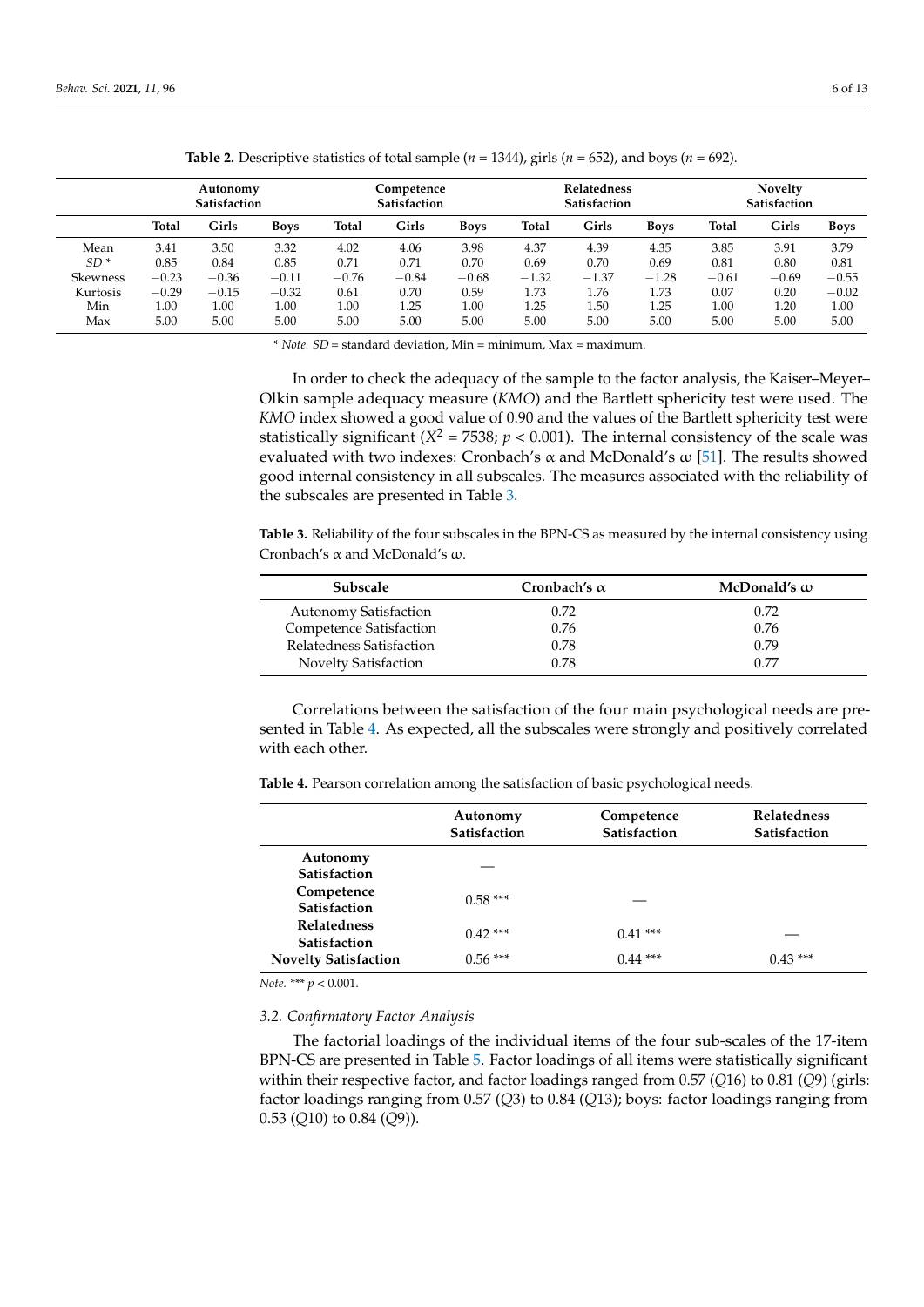<span id="page-6-0"></span>

| Factor                             | Indicator       | Total Sample * | Girls <sup>*</sup> | Boys <sup>*</sup> |
|------------------------------------|-----------------|----------------|--------------------|-------------------|
| Autonomy                           |                 |                |                    |                   |
| Satisfaction                       |                 |                |                    |                   |
|                                    | Q1              | 0.67           | 0.66               | 0.67              |
|                                    | Q <sub>5</sub>  | 0.72           | 0.70               | 0.73              |
|                                    | Q <sub>9</sub>  | 0.81           | 0.77               | 0.84              |
|                                    | Q14             | 0.68           | 0.70               | 0.65              |
| Competence<br>Satisfaction         |                 |                |                    |                   |
|                                    | Q2              | 0.59           | 0.61               | 0.57              |
|                                    | Q <sub>6</sub>  | 0.65           | 0.62               | 0.68              |
|                                    | Q10             | 0.59           | 0.64               | 0.53              |
|                                    | Q15             | 0.64           | 0.63               | 0.65              |
| <b>Relatedness</b><br>Satisfaction |                 |                |                    |                   |
|                                    | Q3              | 0.62           | 0.57               | 0.66              |
|                                    | Q7              | 0.60           | 0.61               | 0.59              |
|                                    | Q12             | 0.65           | 0.68               | 0.62              |
|                                    | Q <sub>16</sub> | 0.57           | 0.61               | 0.54              |
| <b>Novelty Satisfaction</b>        |                 |                |                    |                   |
|                                    | Q <sub>4</sub>  | 0.64           | 0.63               | 0.64              |
|                                    | $\mathrm{Q}8$   | 0.73           | 0.73               | 0.74              |
|                                    | Q11             | 0.75           | 0.69               | $0.81\,$          |
|                                    | Q13             | 0.80           | 0.84               | 0.77              |
|                                    | Q17             | 0.61           | 0.61               | 0.60              |

**Table 5.** Factorial loadings of the BPN-CS by sub-scale and gender.

*\* Note*. All regression weights are significantly different from zero at *p* < 0.001.

In order to find the most optimal model, the above proposed four-factor model (autonomy satisfaction with the items Q1, Q5, Q9, and Q14; competence satisfaction with the items Q2, Q6, Q10, and Q15: relatedness satisfaction with the items Q3, Q7, Q12, and Q16; novelty satisfaction with the items Q4, Q8, Q11, Q13, and Q17) was compared with a general factor including the seventeen items (see Table [6\)](#page-6-1). The four-factor model showed an excellent fit for the data ( $X^2 = 222.06$ ,  $p < 0.001$ ,  $X^2/df = 1.96$ , *CFI* = 0.99, *TLI* = 0.99, *SRMR* = 0.04, *RMSEA* = 0.03). In contrast, the model with a general factor showed a much poorer fit (*X* <sup>2</sup> = 771.11, *p* < 0.001, *X* <sup>2</sup>/*df* = 6.47, *CFI* = 0.95, *TLI* = 0.94, *SRMR* = 0.08,  $RMSEA = 0.06$ .

<span id="page-6-1"></span>**Table 6.** Fit indices for the two models ( $n = 1344$ ).

| Model                   | $X^2$  | df   | $X^2/df$ |         | CFI  | TLI  | <b>SRMR</b> | <b>RMSEA (90% CI)</b> |
|-------------------------|--------|------|----------|---------|------|------|-------------|-----------------------|
| Four-factor model       | 222.06 | 13   | .96      | < 0.001 | 0.99 | 0.99 | 0.04        | $0.03(0.02 - 0.03)$   |
| General-factor<br>model | 771.11 | ' 19 | 6.47     | < 0.001 | 0.95 | 0.94 | 0.08        | $0.06(0.06 - 0.07)$   |

*Note.*  $X^2$  = Chi Squared; df = Degree of Freedom; CFI = Comparative Fit Index; TLI = Tucker–Lewis Index; SRMR = Standardized Root–Mean–Square; RMSEA = Root–mean–square Error of Approximation; 90% CI = 90% Confidence Interval.

## *3.3. Multiple-Group Confirmatory Factor Analysis*

A multiple-group approach was used to test measurement invariance across gender. Configural invariance criteria were met, as noted by the models' good fit indices across gender (see model 1 in Table [7\)](#page-7-0). Criteria for metric invariance (model 2) was also met, showing that the BPN-CS was invariant across gender groups (∆*CFI* = − 0.002; ∆*RMSEA*  $= 0.003$ ). The results showed that the criteria for scalar invariance (model 3) were fully met across gender groups (∆*CFI* = 0.000; ∆*RMSEA* = −0.001). Criteria for strict invariance (model 4) were also met across gender groups (∆*CFI* = 0.000; ∆*RMSEA* = −0.002).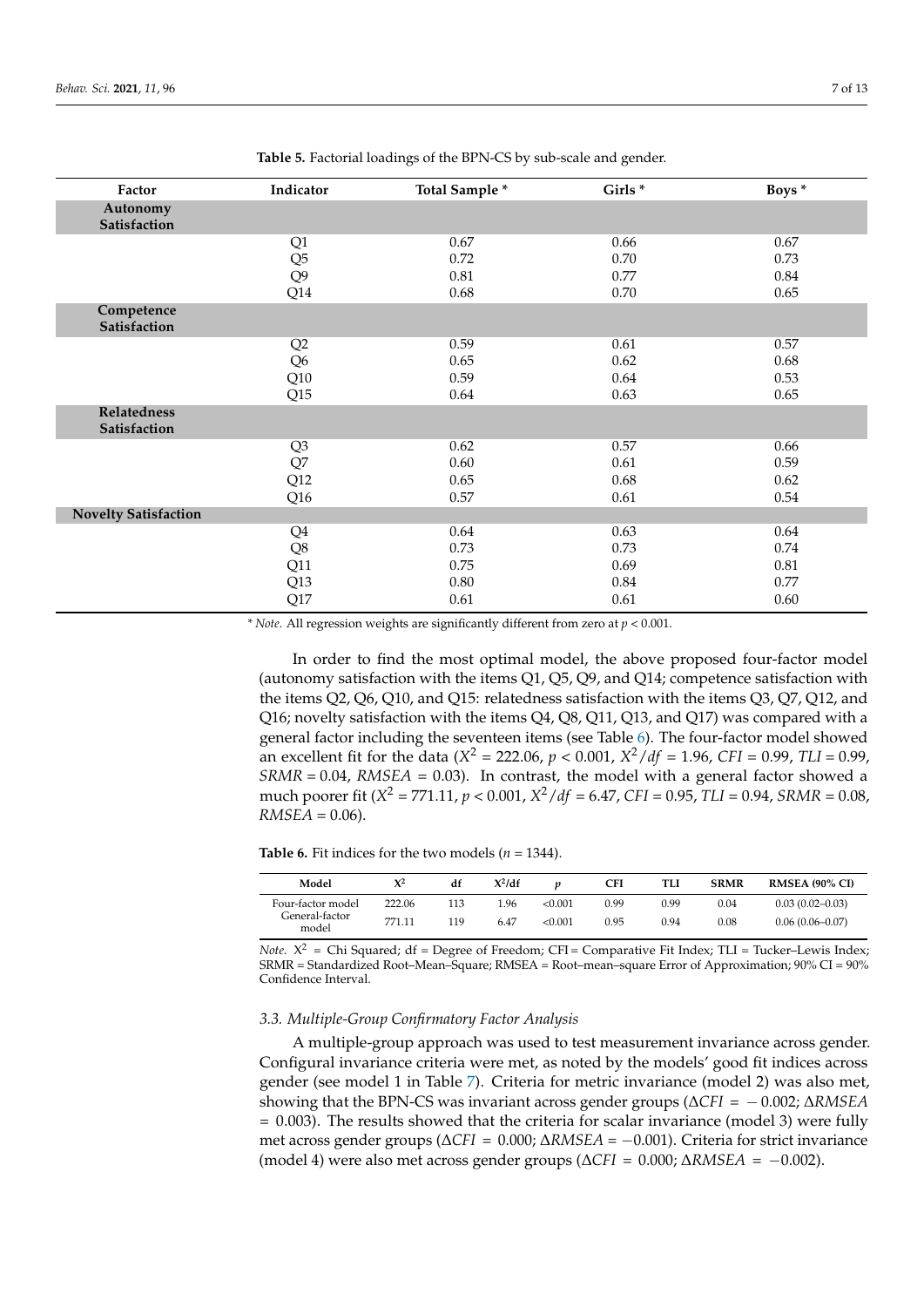<span id="page-7-0"></span>

| Model                          | $\mathbf{X}^2$<br>(df) | $X^2/df$ | $\boldsymbol{p}$ | <b>CFI</b><br>$(\Delta CFI)$ | <b>TLI</b> | <b>SRMR</b><br>$(\Delta$ SRMR) | <b>RMSEA</b><br>$(90\% \text{ CI})$<br>$(\Delta RMSEA)$ |
|--------------------------------|------------------------|----------|------------------|------------------------------|------------|--------------------------------|---------------------------------------------------------|
| Gender                         |                        |          |                  |                              |            |                                |                                                         |
| Model 1: Configural invariance | 286.62<br>(226)        | 1.26     | < 0.001          | 0.995                        | 0.994      | 0.045                          | 0.020<br>$(0.012 - 0.027)$                              |
| Model 2: Metric invariance     | 325.933<br>(239)       | 1.36     | < 0.001          | 0.993<br>$(-0.002)$          | 0.992      | 0.048<br>(0.003)               | 0.023<br>$(0.017 - 0.029)$<br>(0.003)                   |
| Model 3: Scalar Invariance     | 334.833<br>(252)       | 1.33     | < 0.001          | 0.993<br>(0.000)             | 0.992      | 0.046<br>$(-0.002)$            | 0.022<br>$(0.015 - 0.028)$<br>$(-0.001)$                |
| Model 4: Strict Invariance     | 347.480<br>(269)       | 1.29     | < 0.001          | 0.993<br>(0.000)             | 0.993      | 0.047<br>(0.001)               | 0.021<br>$(0.014 - 0.027)$<br>$(-0.001)$                |

**Table 7.** Model fit and measurement invariance between groups according to gender.

*Note.* X <sup>2</sup> = Chi Squared; df = Degree of Freedom; CFI = Comparative Fit Index; TLI = Tucker–Lewis Index; SRMR = Standardized Root– Mean–Square; RMSEA = Root–Mean–Square Error of Approximation; 90% CI = 90% Confidence Interval; ∆CFI = Change in Comparative Fit Index, ∆RMSEA = Change in Root–Mean–Square Error of Approximation.

#### **4. Discussion**

The main objective of this study was to adapt the Spanish physical education version [\[34\]](#page-11-0) of the *BPNES* [\[35\]](#page-11-1) to the general classroom context and to validate it in a large sample of elementary school students. Additionally, this study aimed at validating an instrument that could also account for the satisfaction of the need for novelty, which is a critical factor recently highlighted in the literature [\[24](#page-10-14)[,25\]](#page-10-15). To this end, a new instrument was developed by adapting and extending an existing tool: *The Basic Psychological Needs Satisfaction in the Classroom* Scale (BPN-CS). The tool was then applied to a large and heterogeneous group of children, and the results were analyzed following classic scale validation approaches (including descriptive and factorial analysis). The results supported the validity of this instrument, as has been previously the case for other similar studies with different adaptations of the original scale for different samples [\[43,](#page-11-8)[52](#page-11-17)[–56\]](#page-11-18).

Based on previous studies, two models were tested in a confirmatory factor analysis (*CFA*): a four-factor model and a general-factor model. The results of this *CFA* confirmed the four-factor structure as a good fitting model for the *BPN-CS*, confirming once again the assumption of the SDT that the satisfaction of the different psychological needs (including the recently incorporated need for novelty [\[24](#page-10-14)[,25\]](#page-10-15)) is best explored and represented as different constructs [\[6\]](#page-9-5). Additionally, regarding the reliability of the scale, the internal consistency analysis provided an adequate value for the Cronbach's alpha and Mc Donald's omega (ranging from 0.72 to 0.78) in each of the four subscales. These results are similar to those obtained in previous studies [\[34,](#page-11-0)[42,](#page-11-7)[53\]](#page-11-19), and in line with the findings of [\[57\]](#page-11-20), where they observed that different cultural context or translation errors do not significantly influence the meaning of the items.

The BPN-CS is a valid instrument that could serve to measure the satisfaction of autonomy, competence, relatedness, and novelty in the classroom. Research literature has observed a direct and indirect relationship in students between the satisfaction of their psychological needs in class and happiness [\[58\]](#page-11-21), psychological well-being [\[59\]](#page-11-22), school engagement, or academic achievement [\[23\]](#page-10-13). In order to motivate children in the school, it seems essential that they are provided with a class environment in which their basic psychological needs are satisfied. By measuring the level of satisfaction of their students through the use of tools such as the BPN-CS, teachers can get an estimate of their well-being and intervene if deemed appropriate.

Despite the overall positive results obtained in this study, some future directions must be taken into consideration too. Firstly, the sampling technique employed to validate the *BPN-CS* focused on a relatively large Spanish sample of children from different schools.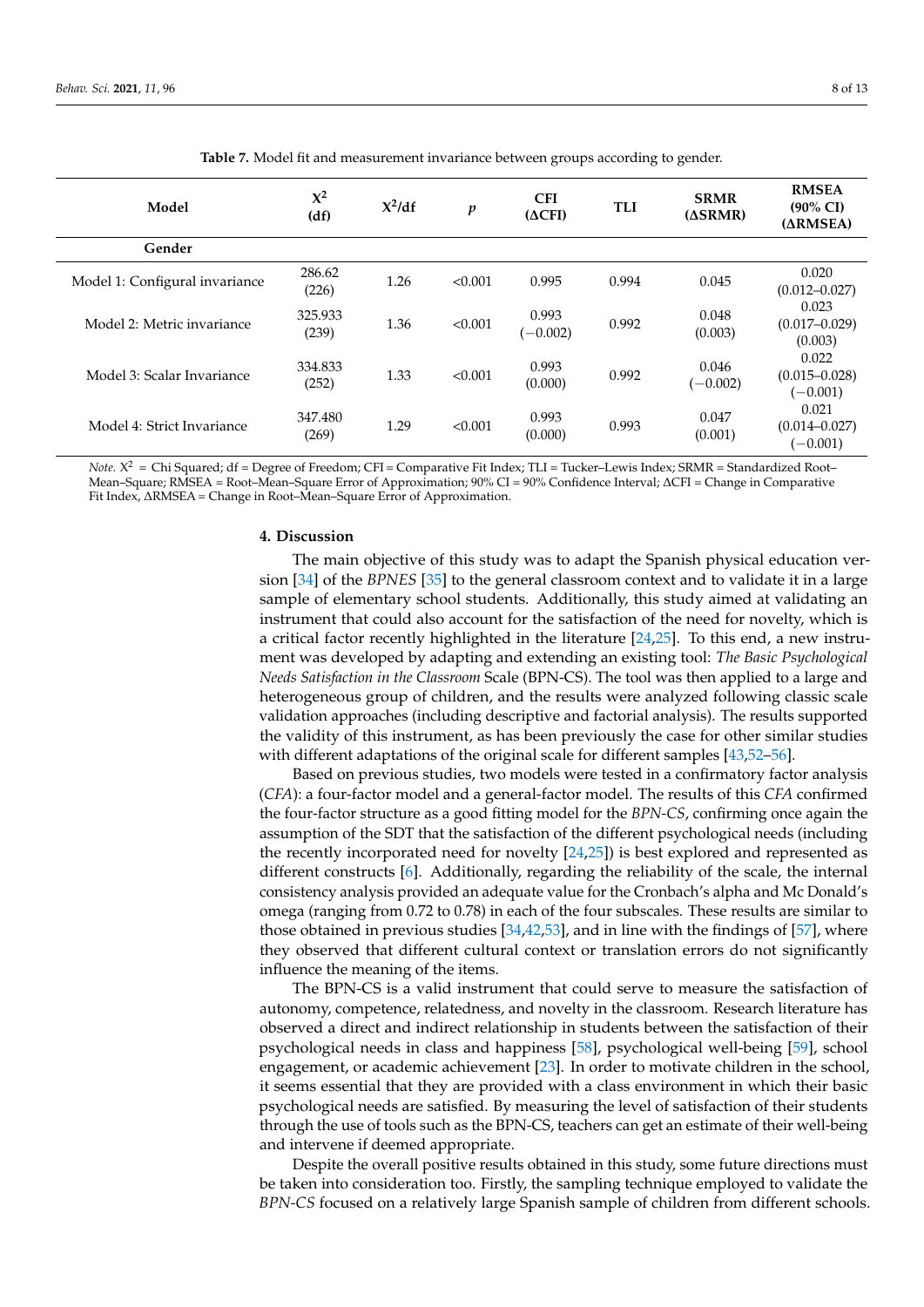The analysis of the validity and reliability of this very same scale in different cultures and countries could offer a new opportunity to measure these constructs, widening its scope and reach. In addition, future studies should analyze the measurement invariance with respect to other variables, age, academic achievement, or type of center (e.g., public, concerted, or private). In this line, it is worth mentioning that while this was not the main aim of the present study, the large sample size and the relatively balanced gender distribution allowed for a closer look at potential gender differences in the satisfaction of basic psychological needs. No significant differences were observed in the relatedness variable. In contrast, the satisfaction of competence, novelty, and autonomy differed across genders, showing higher scores for girls than boys [\[60](#page-12-0)[,61\]](#page-12-1) (see Table [2\)](#page-5-0). This observation sets the ground for future studies exploring the underlying mechanisms driving these gender differences.

Furthermore, it is worth mentioning that the BPN-CS exclusively measured the satisfaction, not the frustration, of the needs (similar to the case of the BPNES [\[34\]](#page-11-0)). The theory of the satisfaction and frustration of the needs with coexistent but separated different constructs is increasingly getting support in the literature [\[10\]](#page-10-1). Therefore, the frustration of the needs should be also investigated as an additional set of variables in the future. Additionally, the validity of this new tool could have been explored using similar existing scales. However, it should be kept in mind that existing tools are biased towards specific educational contexts as in the case of physical education (BPNES). Finally, although much research is being done on the need for novelty in recent years, especially in the Spanish context, it should be made clear that novelty is considered a candidate need and is not yet universally accepted as a basic psychological need. Therefore, caution is advised when interpreting this subscale [\[10\]](#page-10-1).

In sum, this study investigated the psychometric properties of *The Basic Psychological Needs in the Classroom Scale* (BPN-CS) in a Spanish context of elementary school. The results showed that the validity and reliability of the scores derived from the BPN-CS and their subscales (autonomy satisfaction, competence satisfaction, relatedness satisfaction, and novelty satisfaction) were adequate and satisfactory, suggesting that it is a reliable instrument to measure the basic psychological needs described in the self-determination theory in the classroom culture in elementary school students.

**Author Contributions:** P.J.C. and J.A.D. designed the study. P.J.C. and J.A.D. wrote the manuscript. P.J.C. conducted the research and analyzed data under the supervision of J.A.D. All authors have read and agreed to the published version of the manuscript.

**Funding:** This research has been partially funded by grants PGC2018-097145-B-I00 and RED2018- 102615-608 T from the Spanish Government and H2019/HUM-5705 from the Comunidad de Madrid.

**Institutional Review Board Statement:** The study was conducted according to the guidelines of the Declaration of Helsinki and approved by the Ethics Committee of University of Murcia (Ref: 2989/2020).

**Informed Consent Statement:** Informed consent was obtained from all subjects involved in the study.

**Data Availability Statement:** The data presented in this study are available upon request to pj.conesacervera@um.es (P.J.C.). The data are not publicly available due to the potential classification as personal health data.

**Conflicts of Interest:** The authors declare no conflict of interest.

#### <span id="page-8-0"></span>**Appendix A**

*Appendix A.1. The Basic Psychological Need Satisfaction in Classroom Scale*

Appendix A.1.1. Autonomy Need Satisfaction

Q1. Las actividades que hago en clase se ajustan a mis intereses (I feel I have been doing what really interests me in class).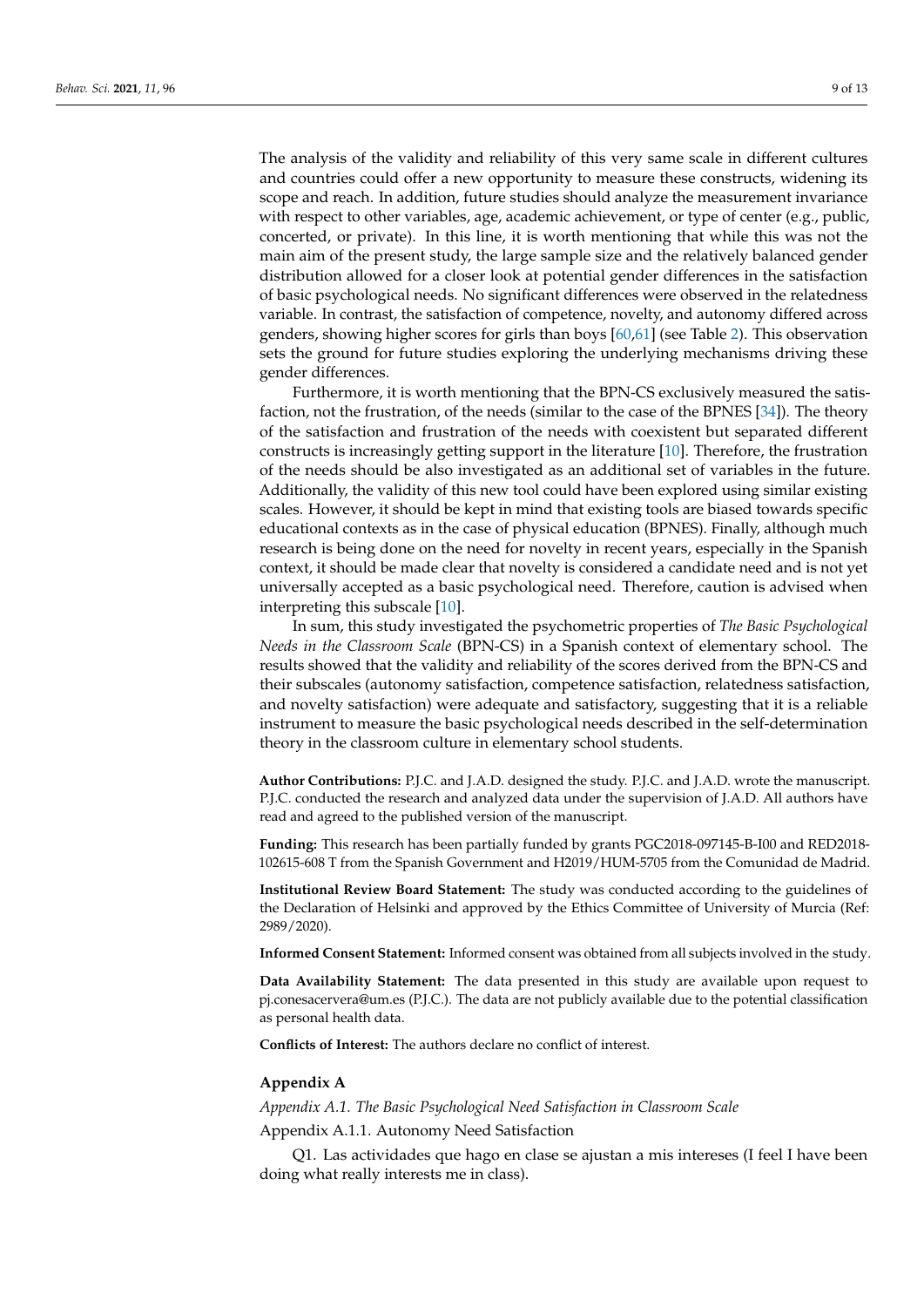Q5. Las actividades que hago en clase coinciden perfectamente con la forma en que yo quiero hacerlas. (The activities I do in class match perfectly with the way I want to do them).

Q9. La forma de realizar las actividades responde a mis deseos (I feel my choices express who I really am in class).

Q14. Tengo la oportunidad de elegir cómo realizar las actividades (In my class, I feel a sense of choice and freedom in the things I undertake).

## Appendix A.1.2. Competence Need Satisfaction

Q2. Me siento capaz de alcanzar mis metas en clase (I feel competent to achieve my goals).

Q6. Realizo las actividades de forma eficaz (I am capable of effectively doing even the tasks considered difficult by most of my peers).

Q10. En clase, siento que puedo realizar bien las actividades. (In class, I feel confident that I can do things well).

Q15. Pienso que puedo cumplir con las exigencias de clase (I think I can meet the demands of the class).

Appendix A.1.3. Relatedness Need Satisfaction

Q3. Me siento muy cómodo/a con mis profesores y compañeros/as (I feel very comfortable with my teachers and classmates).

Q7. Me llevo bien con mis profesores y compañeros de clase (I feel like I have a close relationship with my teachers and classmates).

Q12. Los profesores y compañeros de clase se preocupan por mí y yo me preocupo por ellos (I feel connected with people who care about me, and for whom I care)

Q16. Me gustan mucho mis profesores y compañeros de clase (I like my teachers and classmates very much).

## Appendix A.1.4. Novelty Need Satisfaction

Q4. Siento que hago cosas novedosas en clase. (I feel like I'm doing new things in class).

Q8. Siento que a menudo hay novedades para mí, en clase. (I often feel that there is something new for me).

Q11. Experimento sensaciones nuevas. (I feel new sensations in my class).

Q13. Creo que se plantean situaciones novedosas para mí, en clase. (I think new situations are coming for me in class).

Q17. Creo que descubro cosas nuevas a menudo, en clase (I think I often discover new things in class).

#### **References**

- <span id="page-9-0"></span>1. Deci, E.L.; Ryan, R.M. *Intrinsic Motivation and Self-Determination in Human Behavior*; Springer: New York, NY, USA, 1985. [\[CrossRef\]](http://doi.org/10.1007/978-1-4899-2271-7)
- <span id="page-9-1"></span>2. Ryan, R.M.; Deci, E.L. Self-determination theory and the facilitation of intrinsic motivation, social development, and well-being. *Am. Psychol.* **2000**, *55*, 68–78. [\[CrossRef\]](http://doi.org/10.1037/0003-066X.55.1.68)
- <span id="page-9-2"></span>3. Deci, E.L.; Ryan, R.M. Self-determination theory: A macrotheory of human motivation, development, and health. *Can. Psychol. Can.* **2008**, *49*, 182–185. [\[CrossRef\]](http://doi.org/10.1037/a0012801)
- <span id="page-9-3"></span>4. Deci, E.L.; Vansteenkiste, M. Self-determination theory and basic need satisfaction: Understanding human development in positive psychology. *Ricerche di Psicologia* **2004**, *27*, 23–40.
- <span id="page-9-4"></span>5. Chen, B.; Vansteenkiste, M.; Beyers, W.; Boone, L.; Deci, E.L.; Van Der Kaap-Deeder, J.; Duriez, B.; Lens, W.; Matos, L.; Mouratidis, A.; et al. Basic psychological need satisfaction, need frustration, and need strength across four cultures. *Motiv. Emot.* **2015**, *39*, 216–236. [\[CrossRef\]](http://doi.org/10.1007/s11031-014-9450-1)
- <span id="page-9-5"></span>6. Ryan, R.M.; Deci, E.L. *Self-Determination Theory: Basic Psychological Needs in Motivation, Development, and Wellness*; Guilford Press: New York, NY, USA, 2017.
- <span id="page-9-6"></span>7. Niemiec, C.P.; Ryan, R.M. Autonomy, competence, and relatedness in the classroom. *Theory Res. Educ.* **2009**, *7*, 133–144. [\[CrossRef\]](http://doi.org/10.1177/1477878509104318)
- <span id="page-9-7"></span>8. Ryan, R.M.; Deci, E.L. Intrinsic and extrinsic motivation from a self-determination theory perspective: Definitions, theory, practices, and future directions. *Contemp. Educ. Psychol.* **2020**, *61*, 101860. [\[CrossRef\]](http://doi.org/10.1016/j.cedpsych.2020.101860)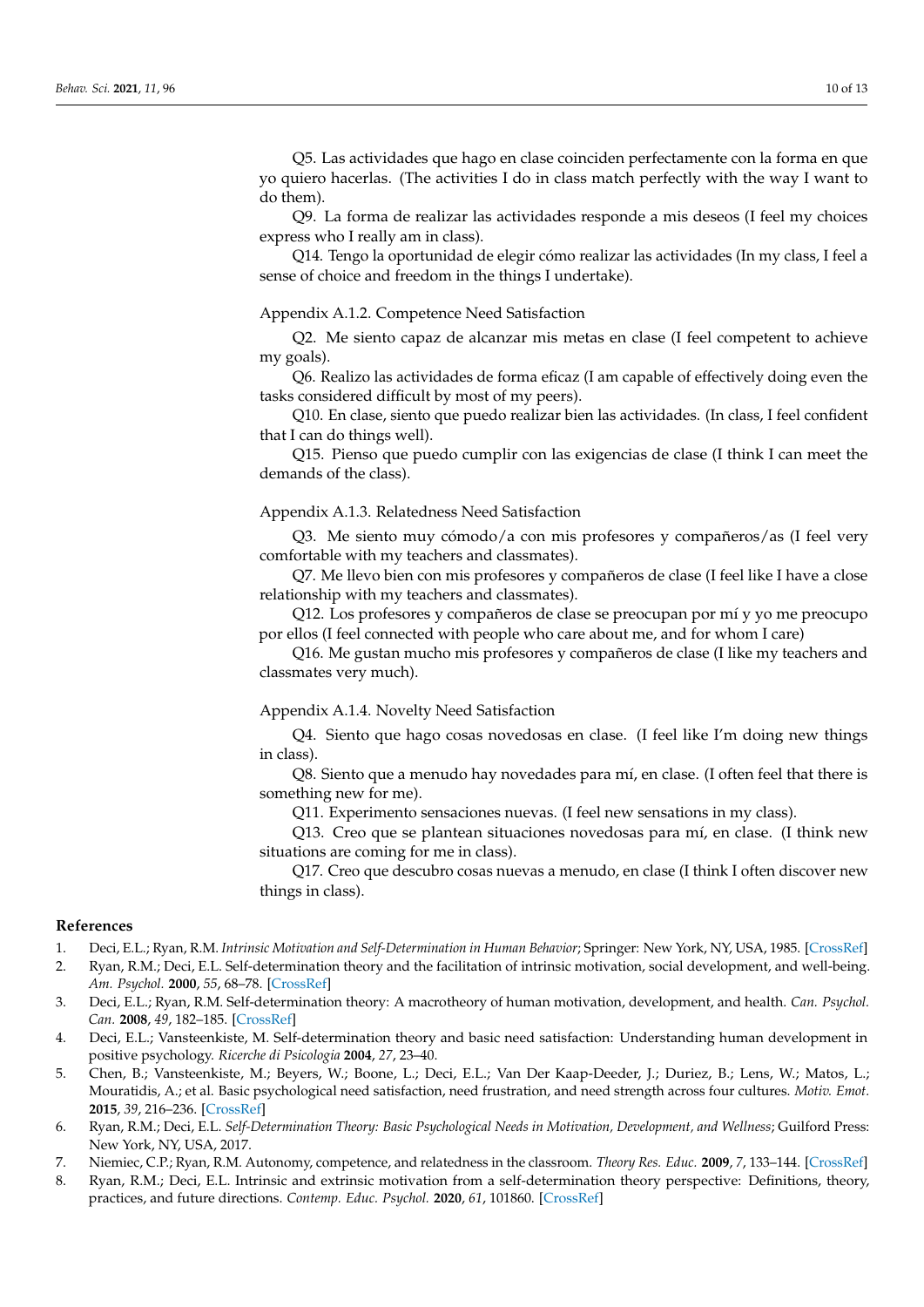- <span id="page-10-0"></span>9. Bartholomew, K.J.; Ntoumanis, N.; Ryan, R.M.; Bosch, J.A.; Thøgersen-Ntoumani, C. Self-determination theory and diminished functioning: The role of interpersonal control and psychological need thwarting. *Personal. Soc. Psychol. Bull.* **2011**, *37*, 1459–1473. [\[CrossRef\]](http://doi.org/10.1177/0146167211413125)
- <span id="page-10-1"></span>10. Vansteenkiste, M.; Ryan, R.M.; Soenens, B. Basic psychological need theory: Advancements, critical themes, and future directions. *Motiv. Emot.* **2020**, *44*, 1–31. [\[CrossRef\]](http://doi.org/10.1007/s11031-019-09818-1)
- <span id="page-10-2"></span>11. Ryan, R.M. The Nature of the Self in Autonomy and Relatedness. In *The Self: Interdisciplinary Approaches*; Springer: New York, NY, USA, 1991; pp. 208–238.
- <span id="page-10-3"></span>12. Reeve, J.; Jang, H.; Carrell, D.; Jeon, S.; Barch, J. Enhancing Students' Engagement by Increasing Teachers' Autonomy Support. *Motiv. Emot.* **2004**, *28*, 147–169. [\[CrossRef\]](http://doi.org/10.1023/B:MOEM.0000032312.95499.6f)
- <span id="page-10-4"></span>13. Ryan, R.M.; Connell, J.P. Perceived locus of causality and internalization: Examining reasons for acting in two domains. *J. Pers. Soc. Psychol.* **1989**, *57*, 749–761. [\[CrossRef\]](http://doi.org/10.1037/0022-3514.57.5.749)
- <span id="page-10-5"></span>14. Jang, H.; Kim, E.J.; Reeve, J. Longitudinal test of self-determination theory's motivation mediation model in a naturally occurring classroom context. *J. Educ. Psychol.* **2012**, *104*, 1175–1188. [\[CrossRef\]](http://doi.org/10.1037/a0028089)
- <span id="page-10-6"></span>15. Ryan, R.M.; Deci, E.L. The Darker and Brighter Sides of Human Existence: Basic Psychological Needs as a Unifying Concept. *Psychol. Inq.* **2000**, *11*, 319–338. [\[CrossRef\]](http://doi.org/10.1207/S15327965PLI1104_03)
- <span id="page-10-7"></span>16. Liu, W.C.; Ryan, R.M.; Wang, J.C.K. *Building Autonomous Learners: Perspectives from Research and Practice Using Self-Determination Theory*; Springer: Singapore, 2016.
- <span id="page-10-8"></span>17. Duineveld, J.J.; Parker, P.D.; Ryan, R.M.; Ciarrochi, J.; Salmela-Aro, K. The link between perceived maternal and paternal autonomy support and adolescent well-being across three major educational transitions. *Dev. Psychol.* **2017**, *53*, 1978–1994. [\[CrossRef\]](http://doi.org/10.1037/dev0000364)
- 18. Joussemet, M.; Koestner, R.; Lekes, N.; Landry, R. A Longitudinal Study of the Relationship of Maternal Autonomy Support to Children's Adjustment and Achievement in School. *J. Pers.* **2005**, *73*, 1215–1236. [\[CrossRef\]](http://doi.org/10.1111/j.1467-6494.2005.00347.x)
- <span id="page-10-9"></span>19. Rodríguez-Meirinhos, A.; Antolín-Suárez, L.; Brenning, K.; Vansteenkiste, M.; Oliva, A. A Bright and a Dark Path to Adolescents' Functioning: The Role of Need Satisfaction and Need Frustration Across Gender, Age, and Socioeconomic Status. *J. Happiness Stud.* **2019**, *21*, 95–116. [\[CrossRef\]](http://doi.org/10.1007/s10902-018-00072-9)
- <span id="page-10-10"></span>20. Gnambs, T.; Hanfstingl, B. The decline of academic motivation during adolescence: An accelerated longitudinal cohort analysis on the effect of psychological need satisfaction. *Educ. Psychol.* **2015**, *36*, 1691–1705. [\[CrossRef\]](http://doi.org/10.1080/01443410.2015.1113236)
- <span id="page-10-11"></span>21. Connell, J.P.; Wellborn, J.G. Competence, autonomy, and relatedness: A motivational analysis of self-system processes. In *Self Processes and Development*; Lawrence Erlbaum Associates, Inc.: Mahwah, NJ, USA, 1991; pp. 43–77.
- <span id="page-10-12"></span>22. Ratelle, C.F.; Guay, F.; Vallerand, R.J.; LaRose, S.; Senécal, C. Autonomous, controlled, and amotivated types of academic motivation: A person-oriented analysis. *J. Educ. Psychol.* **2007**, *99*, 734–746. [\[CrossRef\]](http://doi.org/10.1037/0022-0663.99.4.734)
- <span id="page-10-13"></span>23. Wang, Y.; Tian, L.; Huebner, E.S. Basic psychological needs satisfaction at school, behavioral school engagement, and academic achievement: Longitudinal reciprocal relations among elementary school students. *Contemp. Educ. Psychol.* **2019**, *56*, 130–139. [\[CrossRef\]](http://doi.org/10.1016/j.cedpsych.2019.01.003)
- <span id="page-10-14"></span>24. González-Cutre, D.; Romero-Elías, M.; Jiménez-Loaisa, A.; Beltrán-Carrillo, V.J.; Hagger, M.S. Testing the need for novelty as a candidate need in basic psychological needs theory. *Motiv. Emot.* **2020**, *44*, 295–314. [\[CrossRef\]](http://doi.org/10.1007/s11031-019-09812-7)
- <span id="page-10-15"></span>25. González-Cutre, D.; Sicilia, Á.; Sierra, A.C.; Ferriz, R.; Hagger, M.S. Understanding the need for novelty from the perspective of self-determination theory. *Pers. Individ. Differ.* **2016**, *102*, 159–169. [\[CrossRef\]](http://doi.org/10.1016/j.paid.2016.06.036)
- <span id="page-10-16"></span>26. Trépanier, S.-G.; Fernet, C.; Austin, S. Longitudinal relationships between workplace bullying, basic psychological needs, and employee functioning: A simultaneous investigation of psychological need satisfaction and frustration. *Eur. J. Work. Organ. Psychol.* **2016**, *25*, 690–706. [\[CrossRef\]](http://doi.org/10.1080/1359432X.2015.1132200)
- <span id="page-10-17"></span>27. Delrue, J.; Reynders, B.; Broek, G.V.; Aelterman, N.; De Backer, M.; Decroos, S.; De Muynck, G.-J.; Fontaine, J.; Fransen, K.; van Puyenbroeck, S.; et al. Adopting a helicopter-perspective towards motivating and demotivating coaching: A circumplex approach. *Psychol. Sport Exerc.* **2019**, *40*, 110–126. [\[CrossRef\]](http://doi.org/10.1016/j.psychsport.2018.08.008)
- 28. De Francisco, C.; Parra-Plaza, F.J.; Vílchez, P.M. Basic Psychological Needs in Spanish Athletes: Validation of the "Basic Needs Satisfaction in Sport Scale". *Apunts Educación Física y Deportes* **2020**, *141*, 11–20. [\[CrossRef\]](http://doi.org/10.5672/apunts.2014-0983.es.(2020/3).141.02)
- <span id="page-10-18"></span>29. Chu, T.L.; Zhang, X.; Lee, J.; Zhang, T. Perceived coach-created environment directly predicts high school athletes' physical activity during sport. *Int. J. Sports Sci. Coach.* **2021**, *16*, 70–80. [\[CrossRef\]](http://doi.org/10.1177/1747954120959733)
- <span id="page-10-19"></span>30. Haerens, L.; Aelterman, N.; Vansteenkiste, M.; Soenens, B.; Van Petegem, S. Do perceived autonomy-supportive and controlling teaching relate to physical education students' motivational experiences through unique pathways? Distinguishing between the bright and dark side of motivation. *Psychol. Sport Exerc.* **2015**, *16*, 26–36. [\[CrossRef\]](http://doi.org/10.1016/j.psychsport.2014.08.013)
- <span id="page-10-20"></span>31. Chen, C.; Zhang, T.; Gu, X.; Lee, J.; Ren, S.; Wang, H. Understanding Adolescents' Need Support, Need Satisfaction, and Health-Related Outcomes: A Self-Determination Health Behavior Perspective. *Int. J. Environ. Res. Public Health* **2019**, *17*, 104. [\[CrossRef\]](http://doi.org/10.3390/ijerph17010104)
- <span id="page-10-21"></span>32. Van Ryzin, M.J.; Gravely, A.A.; Roseth, C.J. Autonomy, Belongingness, and Engagement in School as Contributors to Adolescent Psychological Well-Being. *J. Youth Adolesc.* **2009**, *38*, 1–12. [\[CrossRef\]](http://doi.org/10.1007/s10964-007-9257-4)
- <span id="page-10-22"></span>33. Tian, L.; Han, M.; Huebner, E.S. Preliminary development of the Adolescent Students' Basic Psychological Needs at School Scale. *J. Adolesc.* **2014**, *37*, 257–267. [\[CrossRef\]](http://doi.org/10.1016/j.adolescence.2014.01.005)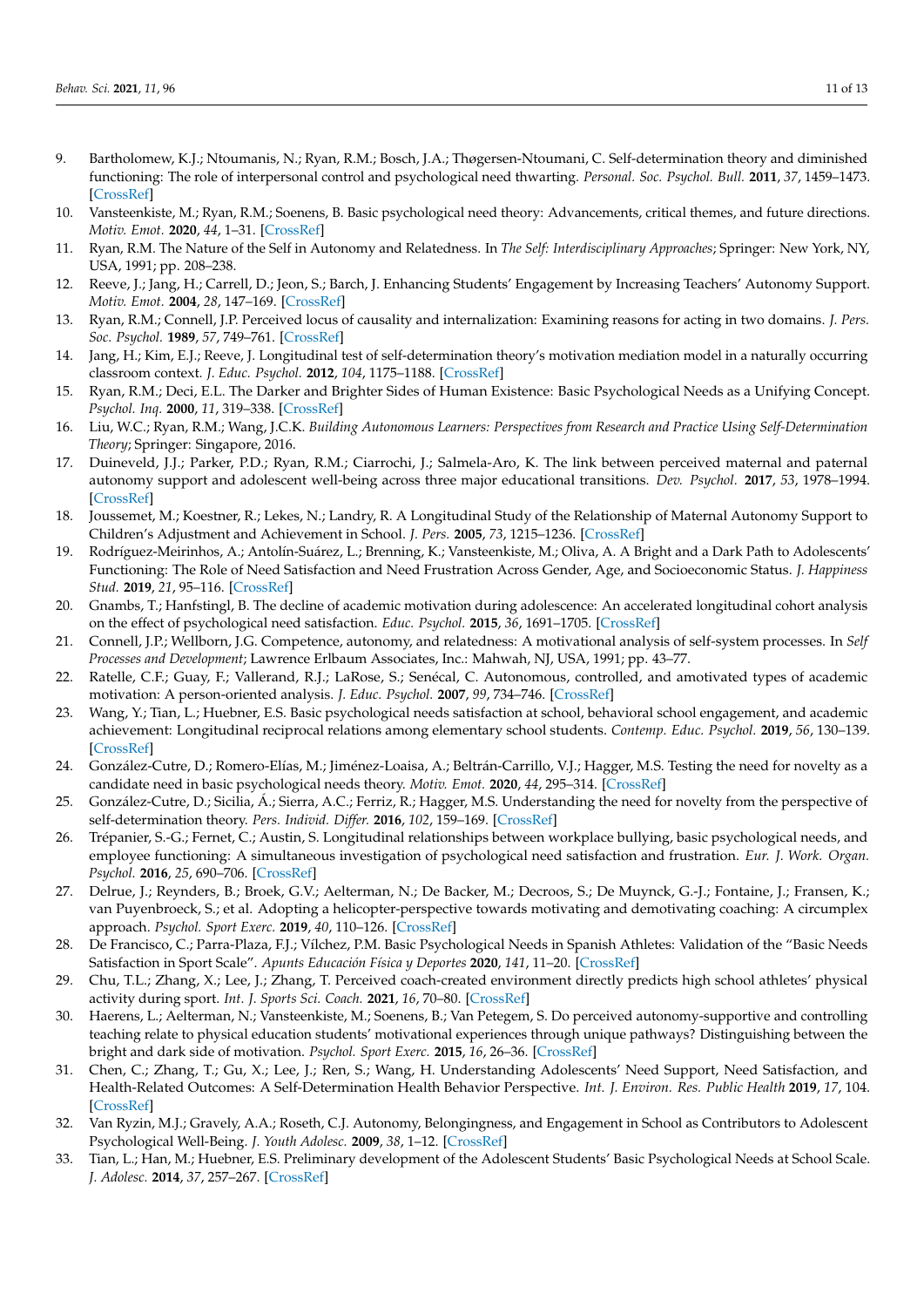- <span id="page-11-0"></span>34. Murcia, J.A.M.; Coll, D.G.-C.; Garzón, M.C.; Rojas, N.P. Adaptación a La Educación Física De La Escala De Las Necesidades Psicológicas Básicas En El Ejercicio. *Rev. Mex. Psicol.* **2008**, *25*, 295–303.
- <span id="page-11-1"></span>35. Vlachopoulos, S.P.; Michailidou, S. Development and Initial Validation of a Measure of Autonomy, Competence, and Relatedness in Exercise: The Basic Psychological Needs in Exercise Scale. *Meas. Phys. Educ. Exerc. Sci.* **2006**, *10*, 179–201. [\[CrossRef\]](http://doi.org/10.1207/s15327841mpee1003_4)
- <span id="page-11-2"></span>36. Aelterman, N.; Vansteenkiste, M.; Berghe, L.V.D.; De Meyer, J.; Haerens, L. Fostering a Need-Supportive Teaching Style: Intervention Effects on Physical Education Teachers' Beliefs and Teaching Behaviors. *J. Sport Exerc. Psychol.* **2014**, *36*, 595–609. [\[CrossRef\]](http://doi.org/10.1123/jsep.2013-0229)
- 37. Cheon, S.H.; Reeve, J.; Song, Y.-G. Recommending goals and supporting needs: An intervention to help physical education teachers communicate their expectations while supporting students' psychological needs. *Psychol. Sport Exerc.* **2019**, *41*, 107–118. [\[CrossRef\]](http://doi.org/10.1016/j.psychsport.2018.12.008)
- <span id="page-11-3"></span>38. Su, Y.-L.; Reeve, J. A Meta-analysis of the Effectiveness of Intervention Programs Designed to Support Autonomy. *Educ. Psychol. Rev.* **2010**, *23*, 159–188. [\[CrossRef\]](http://doi.org/10.1007/s10648-010-9142-7)
- <span id="page-11-4"></span>39. Vasconcellos, D.; Parker, P.D.; Hilland, T.; Cinelli, R.; Owen, K.B.; Kapsal, N.; Lee, J.; Antczak, D.; Ntoumanis, N.; Ryan, R.M.; et al. Self-determination theory applied to physical education: A systematic review and meta-analysis. *J. Educ. Psychol.* **2020**, *112*, 1444–1469. [\[CrossRef\]](http://doi.org/10.1037/edu0000420)
- <span id="page-11-5"></span>40. Cuevas-Campos, R.; Fernández-Bustos, J.; González-Cutre, D.; Hernández-Martínez, A. Need Satisfaction and Need Thwarting in Physical Education and Intention to be Physically Active. *Sustainability* **2020**, *12*, 7312. [\[CrossRef\]](http://doi.org/10.3390/su12187312)
- <span id="page-11-6"></span>41. Teixeira, P.J.; Carraça, E.V.; Markland, D.; Silva, M.N.; Ryan, R.M. Exercise, physical activity, and self-determination theory: A systematic review. *Int. J. Behav. Nutr. Phys. Act.* **2012**, *9*, 78. [\[CrossRef\]](http://doi.org/10.1186/1479-5868-9-78)
- <span id="page-11-7"></span>42. Cardella, G.M.; Hernández-Sánchez, B.; Sánchez, J.C. Basic Psychological Needs as a Motivational Competence: Examining Validity and Measurement Invariance of Spanish BPNSF Scale. *Sustainability* **2020**, *12*, 5422. [\[CrossRef\]](http://doi.org/10.3390/su12135422)
- <span id="page-11-8"></span>43. Trigueros, R.; Mínguez, L.A.; González-Bernal, J.J.; Aguilar-Parra, J.M.; Padilla, D.; Álvarez, J.F. Validation of the Satisfaction Scale of Basic Psychological Needs in Physical Education with the Incorporation of the Novelty in the Spanish Context. *Sustainability* **2019**, *11*, 6250. [\[CrossRef\]](http://doi.org/10.3390/su11226250)
- <span id="page-11-9"></span>44. Anwyl-Irvine, A.L.; Massonnié, J.; Flitton, A.; Kirkham, N.; Evershed, J.K. Gorilla in our midst: An online behavioral experiment builder. *Behav. Res. Methods* **2020**, *52*, 388–407. [\[CrossRef\]](http://doi.org/10.3758/s13428-019-01237-x)
- <span id="page-11-10"></span>45. Milfont, T.L.; Fischer, R. Testing measurement invariance across groups: Applications in cross-cultural research. *Int. J. Psychol. Res.* **2010**, *3*, 111–130. [\[CrossRef\]](http://doi.org/10.21500/20112084.857)
- <span id="page-11-11"></span>46. Field, A. *Discovering Statistics Using IBM SPSS Statistics*, 5th ed.; SAGE Publications: Thousands Oaks, CA, USA, 2017.
- <span id="page-11-12"></span>47. Beauducel, A.; Herzberg, P.Y. On the Performance of Maximum Likelihood Versus Means and Variance Adjusted Weighted Least Squares Estimation in CFA. *Struct. Equ. Model. A Multidiscip. J.* **2006**, *13*, 186–203. [\[CrossRef\]](http://doi.org/10.1207/s15328007sem1302_2)
- <span id="page-11-13"></span>48. Forero, C.G.; Maydeu-Olivares, A.; Gallardo-Pujol, D. Factor Analysis with Ordinal Indicators: A Monte Carlo Study Comparing DWLS and ULS Estimation. *Struct. Equ. Model. A Multidiscip. J.* **2009**, *16*, 625–641. [\[CrossRef\]](http://doi.org/10.1080/10705510903203573)
- <span id="page-11-14"></span>49. Schroeders, U.; Gnambs, T. Degrees of Freedom in Multigroup Confirmatory Factor Analyses. *Eur. J. Psychol. Assess.* **2020**, *36*, 105–113. [\[CrossRef\]](http://doi.org/10.1027/1015-5759/a000500)
- <span id="page-11-15"></span>50. Chen, F.F. Sensitivity of Goodness of Fit Indexes to Lack of Measurement Invariance. *Struct. Equ. Model. A Multidiscip. J.* **2007**, *14*, 464–504. [\[CrossRef\]](http://doi.org/10.1080/10705510701301834)
- <span id="page-11-16"></span>51. Dunn, T.J.; Baguley, T.; Brunsden, V. From alpha to omega: A practical solution to the pervasive problem of internal consistency estimation. *Br. J. Psychol.* **2013**, *105*, 399–412. [\[CrossRef\]](http://doi.org/10.1111/bjop.12046)
- <span id="page-11-17"></span>52. Catalán, Á.A.; Serrano, J.S.; Clemente, J.A.J.; Lucas, J.M.-A.; García-González, L. Spanish validation of the Basic Psychological Needs at Work Scale: A measure to predict teachers' well-being in the workplace. *Int. J. Educ. Vocat. Guid.* **2017**, *18*, 127–148. [\[CrossRef\]](http://doi.org/10.1007/s10775-017-9351-4)
- <span id="page-11-19"></span>53. Burgueño, R.; González-Cutre, D.; Sevil-Serrano, J.; Herrador-Colmenero, M.; Segura-Díaz, J.M.; Medina-Casaubón, J.; Chillon, P. Validation of the Basic Psychological Need Satisfaction in Active Commuting to and from School (BPNS-ACS) Scale in Spanish young people. *J. Transp. Health* **2020**, *16*, 100825. [\[CrossRef\]](http://doi.org/10.1016/j.jth.2020.100825)
- 54. Šakan, D. Validation of the Basic Psychological Need Satisfaction and Frustration Scale (BPNSFS) on adolescents in Serbia. *Curr. Psychol.* **2020**, 1–14. [\[CrossRef\]](http://doi.org/10.1007/s12144-020-00742-z)
- 55. Sturm, D.J.; Bachner, J.; Haug, S.; Demetriou, Y. The German Basic Psychological Needs Satisfaction in Physical Education Scale: Adaption and Multilevel Validation in a Sample of Sixth-Grade Girls. *Int. J. Environ. Res. Public Health* **2020**, *17*, 1554. [\[CrossRef\]](http://doi.org/10.3390/ijerph17051554)
- <span id="page-11-18"></span>56. Zamarripa, J.; Rodríguez-Medellín, R.; Pérez-Garcia, J.A.; Otero-Saborido, F.; Delgado, M. Mexican Basic Psychological Need Satisfaction and Frustration Scale in Physical Education. *Front. Psychol.* **2020**, *11*, 253. [\[CrossRef\]](http://doi.org/10.3389/fpsyg.2020.00253)
- <span id="page-11-20"></span>57. Vlachopoulos, S.P.; Ntoumanis, N.; Smith, A.L. The basic psychological needs in exercise scale: Translation and evidence for cross-cultural validity. *Int. J. Sport Exerc. Psychol.* **2010**, *8*, 394–412. [\[CrossRef\]](http://doi.org/10.1080/1612197X.2010.9671960)
- <span id="page-11-21"></span>58. Stiglbauer, B.; Gnambs, T.; Gamsjäger, M.; Batinic, B. The upward spiral of adolescents' positive school experiences and happiness: Investigating reciprocal effects over time. *J. Sch. Psychol.* **2013**, *51*, 231–242. [\[CrossRef\]](http://doi.org/10.1016/j.jsp.2012.12.002)
- <span id="page-11-22"></span>59. Wentzel, K.R.; Wigfield, A. Motivational Interventions That Work: Themes and Remaining Issues. *Educ. Psychol.* **2007**, *42*, 261–271. [\[CrossRef\]](http://doi.org/10.1080/00461520701621103)